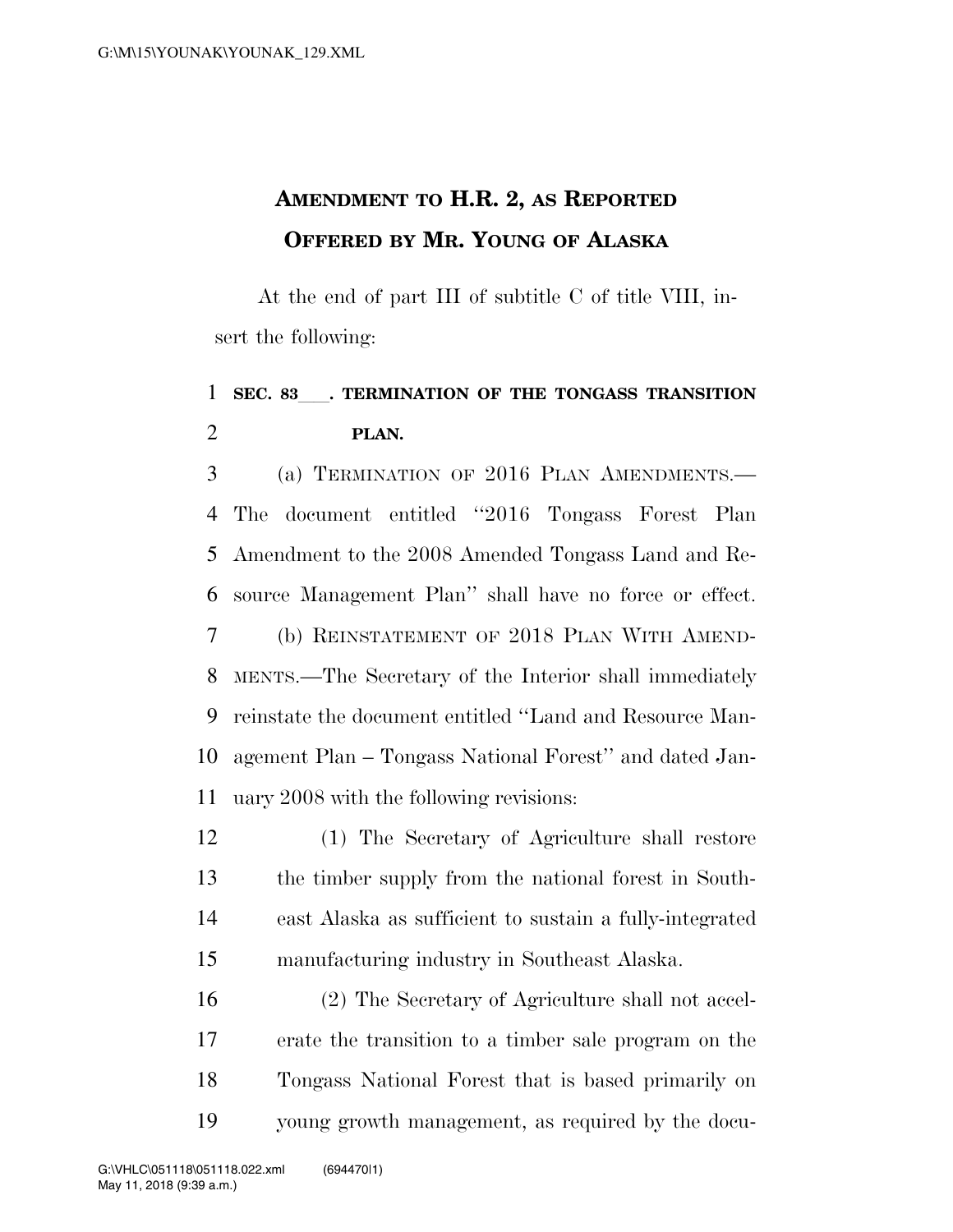ment entitled ''Land and Resource Management Plan – Tongass National Forest'' and dated Decem-ber 2016.

 (c) REVISION OF LAND AND RESOURCE MANAGE-MENT PLAN.—

 (1) IN GENERAL.—Not later than October 1, 2018, the Secretary shall publish in the Federal Register a notice of intent to revise or amend, as de- termined by the Secretary, the land and resource management plan for the Tongass National Forest.

 (2) REQUIREMENTS.—The Secretary shall in- clude in the revision or amendment under paragraph (1) the following:

 (A) An analysis of the timber characteris- tics, harvest economics and sustainable harvest rates necessary to sustain a fully-integrated manufacturing industry in Southeast Alaska.

 (B) Changes in the management direction of the Tongass National Forest to ensure that any transition to a timber sale program based primarily on young growth management be ac- complished in a time frame and in a manner that maintains an economically viable, fully-in- tegrated timber manufacturing industry in Southeast Alaska.